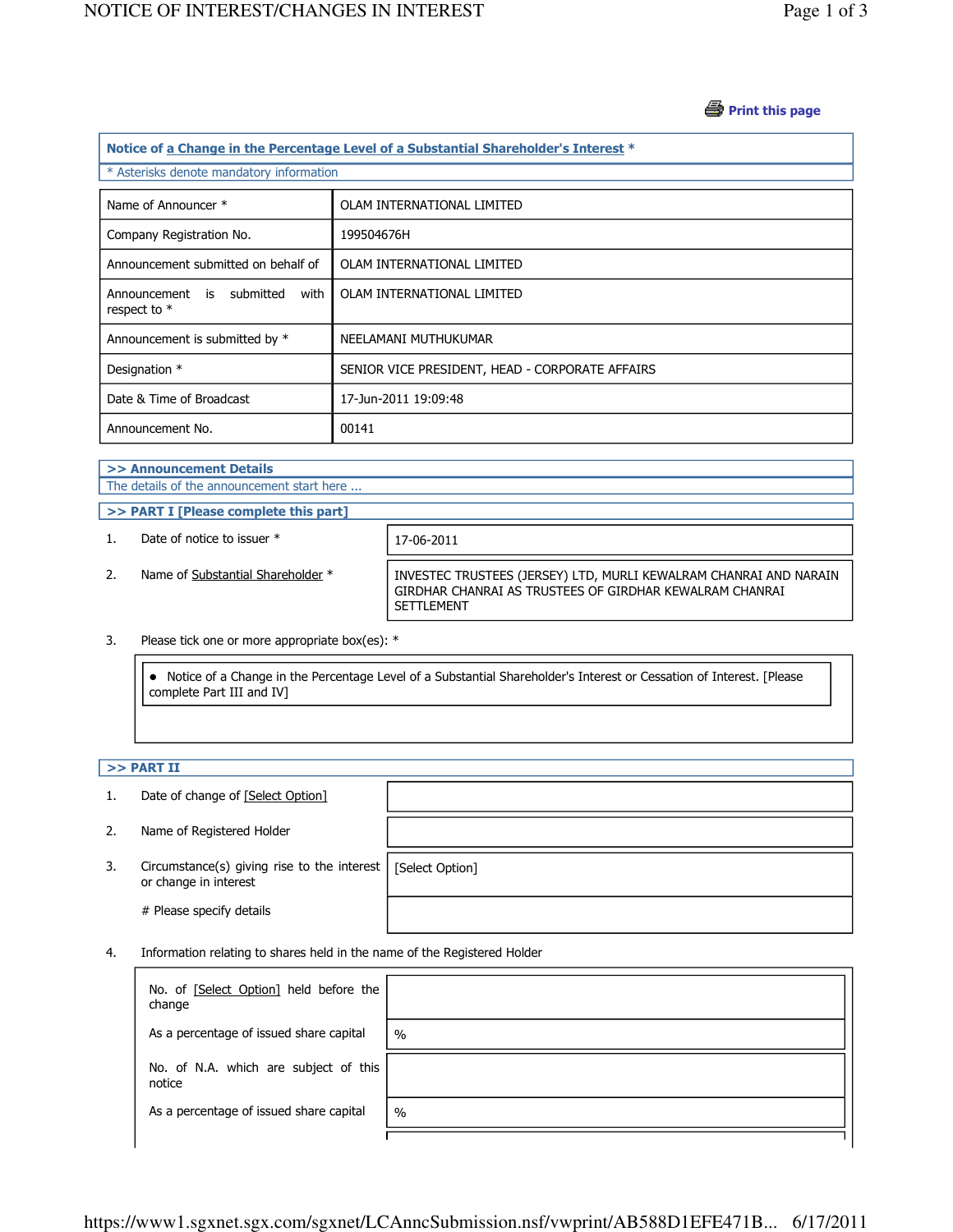| Amount of consideration<br>excluding)<br>brokerage and stamp duties) per share<br>paid or received |      |
|----------------------------------------------------------------------------------------------------|------|
| No. of N.A. held after the change                                                                  |      |
| As a percentage of issued share capital                                                            | $\%$ |

## $>>$  PART III

| Date of change of Deemed Interest                                                                                           | 16-06-2011                                                                                                                                                                                                                                                     |
|-----------------------------------------------------------------------------------------------------------------------------|----------------------------------------------------------------------------------------------------------------------------------------------------------------------------------------------------------------------------------------------------------------|
| The change in the percentage level                                                                                          | From 21.47 % To 20.56 %                                                                                                                                                                                                                                        |
| Circumstance(s) giving rise to the interest<br>or change in interest                                                        | # Others                                                                                                                                                                                                                                                       |
| # Please specify details                                                                                                    | Dilution of interest arising from the completion of the private placement of<br>shares in the capital of the Company on 16 June 2011, resulting in the issued<br>shares of the Company being increased from 2,141,074,918 to 2,235,482,918<br>Ordinary Shares. |
|                                                                                                                             | There is no change to the number of shares held by the Substantial<br>Shareholder.                                                                                                                                                                             |
| A statement of whether the change in the<br>percentage level is the result of a<br>transaction or a series of transactions: | A single transaction.                                                                                                                                                                                                                                          |
|                                                                                                                             |                                                                                                                                                                                                                                                                |

# >> PART IV

1. Holdings of Substantial Shareholder , including direct and deemed interest :

|                                         | <b>Direct</b> | <b>Deemed</b> |
|-----------------------------------------|---------------|---------------|
| No. of shares held before the change    |               | 459,602,064   |
| As a percentage of issued share capital | $0\%$         | 21.47 %       |
| No. of shares held after the change     |               | 459,602,064   |
| As a percentage of issued share capital | $0\%$         | 20.56 %       |

| Footnotes          | Kewalram Singapore Limited ("Kewalram") is a wholly-owned subsidiary of Chanrai Investment<br>Corporation Limited ("CICL"), which in turn is a wholly-owned subsidiary of Kewalram Chanrai<br>Holdings Limited ("KCH").                                                                                                                                                                                                                                                                                         |
|--------------------|-----------------------------------------------------------------------------------------------------------------------------------------------------------------------------------------------------------------------------------------------------------------------------------------------------------------------------------------------------------------------------------------------------------------------------------------------------------------------------------------------------------------|
|                    | CICL and KCH are therefore deemed to be interested in the 459,602,064 shares held by Kewalram.                                                                                                                                                                                                                                                                                                                                                                                                                  |
|                    | The GKC Settlement, The Hariom Trust, The DKC Settlement and The PKC 2008 Settlement are<br>shareholders of KCH, each holding approximately 28%, 28%, 28% and 16% respectively in the<br>issued and paid-up capital of KCH. Pursuant to Section 7(4A) of the Companies Act, Cap. 50, as The<br>GKC Settlement, The Hariom Trust and The DKC Settlement are associates of The PKC 2008<br>Settlement and vice versa, The PKC 2008 Settlement would be deemed to be interested in the<br>shares held by Kewalram. |
|                    | The GKC Settlement, The Hariom Trust, The DKC Settlement and The PKC 2008 Settlement are<br>therefore deemed to be interested in the 459,602,064 shares held by Kewalram in the Company.                                                                                                                                                                                                                                                                                                                        |
|                    |                                                                                                                                                                                                                                                                                                                                                                                                                                                                                                                 |
| <b>Attachments</b> | Total size = $\theta$<br>(2048K size limit recommended)                                                                                                                                                                                                                                                                                                                                                                                                                                                         |